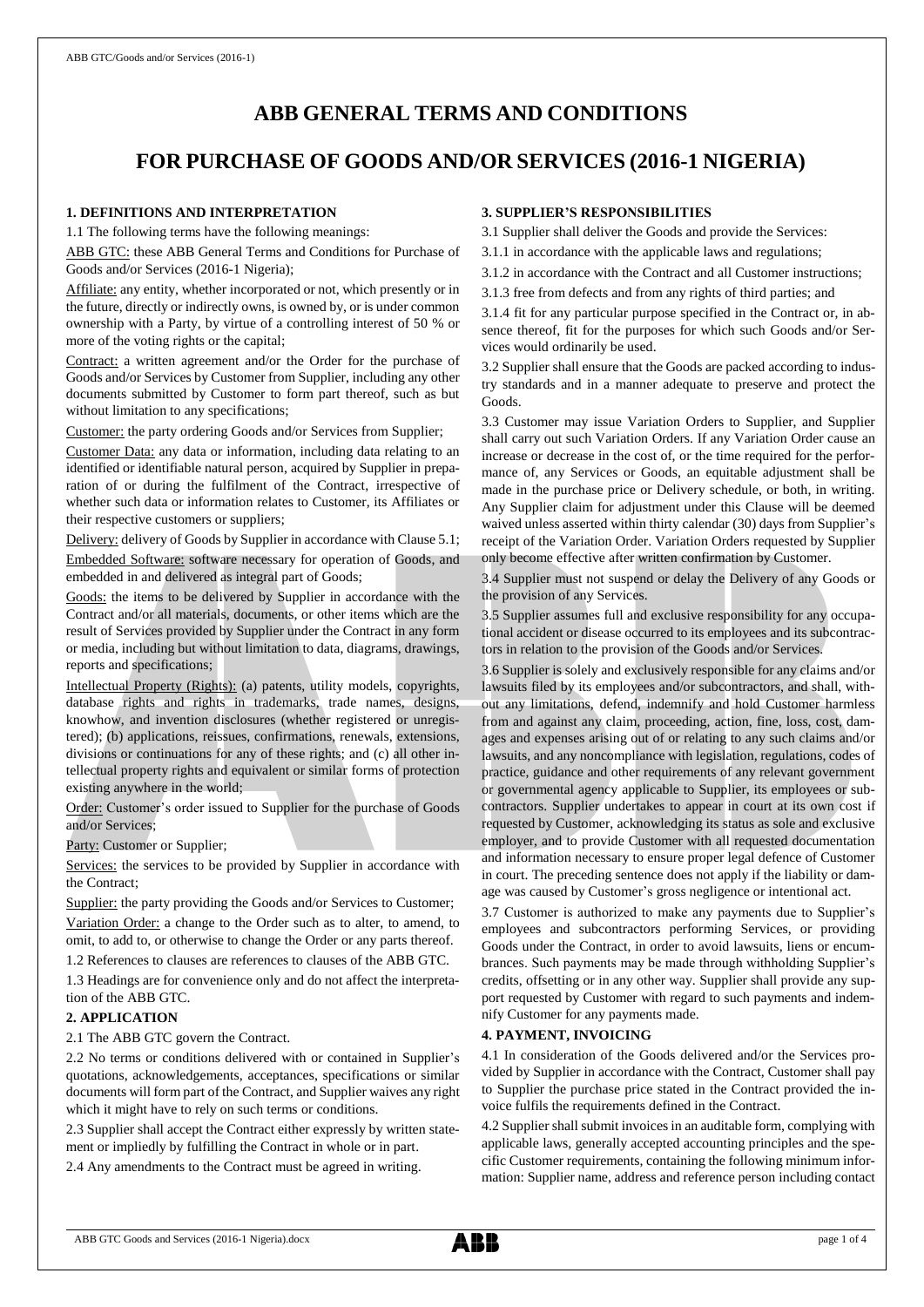details; invoice date; invoice number; Order number and Supplier number; address of Customer; quantity; specification of Goods and/or Services; price (total amount invoiced); currency; tax or VAT amount; tax or VAT number; Authorized Economic Operator and/or Approved Exporter Authorization number and/or other customs identification number, if applicable; payment terms as agreed.

4.3 Invoices must be sent to the billing address specified in the Contract.

4.4 Customer will reimburse expenses only at cost and to the extent agreed in writing.

4.5 Services charged on the basis of hourly rates require written confirmation of Supplier's time sheets by Customer. Supplier shall submit such time sheets to Customer for confirmation as may be instructed by Customer but latest together with any related invoice. Confirmation of time sheets cannot be construed as acknowledgement of any claims. Customer is not obliged to pay invoices based on time sheets which are not confirmed by Customer in writing.

4.6 Customer reserves the right to set off or withhold payment for Goods and/or Services not provided in accordance with the Contract.

#### **5. DELIVERY, PERFORMANCE OF SERVICES**

5.1 Unless agreed otherwise in the Contract, the Goods shall be delivered in accordance with INCOTERMS 2010 FCA, to the place defined in the Contract or, if no such place has been defined, to Customer's place of business.

5.2 The Services shall be provided at the place specified in the Contract or, if no such place has been specified, at Customer's place of business.

5.3 Supplier shall provide no later than at the time of acceptance of the Contract the following minimum information: number of packages and contents, the customs tariff numbers of the country of consignment, and the countries of origin for all Goods. For controlled Goods, the relevant national export control numbers must be indicated and, if the Goods and/or Services are subject to U.S. export regulations, the U.S. Export Control Classification Numbers (ECCN) or classification numbers of the International Traffic in Arms Regulations (ITAR) must be specified. Proofs of preferential origin as well as conformity declarations and marks of the country of consignment or destination are to be submitted without being requested; certificates of origin upon request. Supplier shall state the Order number on all invoices (in particular but not limited to commercial, pro forma or customs invoices).

5.4 The Goods shall be delivered, and Services shall be provided during Customer's business hours unless otherwise requested by Customer.

5.5 Upon Delivery, Supplier (or its appointed carrier) shall provide Customer a delivery note and any other required export and import documents not mentioned in Clause 5.3. If Customer has approved partial delivery, such delivery note shall also include the outstanding balance.

5.6 Ownership of the Goods passes to Customer at Delivery. To the extent that the Goods contain Embedded Software, ownership of such Embedded Software will not passto Customer, but Supplier shall grant, or – as applicable – shall procure that the third party owner grants, Customer and all users a worldwide, irrevocable, perpetual, transferable, non-exclusive, royalty-free right to use the Embedded Software as integral part of such Goods and/or for servicing either of them.

#### **6. ACCEPTANCE**

6.1 Delivery of Goods or provision of Services may not be deemed to be acceptance of such Goods or Services by Customer. Customer shall have reasonable time to inspect or test the Goods and/or Services and to report any defects to Supplier. If a defect in the Goods and/or Services was not reasonably detectable during the inspection, Customer shall have reasonable time to provide notice of such defect after it has become apparent and/or to reject the Goods/Services.

6.2 The Parties may agree on a certain acceptance procedure, in which case acceptance will be subject to Customer's written acceptance statement. Supplier shall inform Customer in writing within a reasonable time period in advance when the Goods and/or Services are ready for acceptance.

6.3 Customer may enforce any remedy defined in the Contract for any rejected Goods or Services.

#### **7. DELAY**

If the Delivery of Goods or the provision of Services does not comply with the agreed date(s), Customer may:

7.1 terminate the Contract in whole or in part;

7.2 refuse any subsequent delivery of the Goods or provision of the Services;

7.3 recover from Supplier any expenses reasonably incurred by Customer in obtaining the Goods and/or Services in substitution from another supplier;

7.4 claim damages for any cost, loss, expenses and liquidated damages incurred by Customer which are attributable to Supplier's delay; and

7.5 claim liquidated damages as agreed in the Contract.

#### **8. WARRANTY AND REMEDIES**

8.1 Supplier warrants that the Goods and/or Services comply with the Contract, including but without limitation to Supplier's responsibilities as defined in Clause 3.1.

8.2 Supplier warrants that the Goods are new and unused at the date of Delivery and remain free from defects during the warranty period.

8.3 The warranty period is twenty four (24) months from Delivery.

8.4 In case of breach of any warranty which is not remedied within forty eight (48) hours from Customer's notification, or in case of any other breach of the Contract, Customer is entitled to enforce any or more of the following remedies at its discretion and at Supplier's expense:

8.4.1 to give Supplier another opportunity to carry out any additional work necessary to ensure that the Contract is fulfilled, and/or to obtain prompt repair or replacement of the defective Goods and/or Services;

8.4.2 to carry out (or to instruct a third party to carry out) any additional work necessary to make the Goods and/or Services comply with the Contract;

8.4.3 to refuse any further Goods and/or Services;

8.4.4 to claim such damages as may have been sustained by Customer as a result of Supplier's breach of the Contract;

8.4.5 to terminate the Contract; in such event Customer has no obligation to compensate Supplier, and, at Customer's option, Supplier shall pay back to Customer any remuneration received from Customer for the Goods and/or Services and take back the Goods at Supplier's own cost and risk.

8.5 In case of a breach of any warranty, the entire warranty period shall be restarted for the defective Goods/Services from the date the remediation is completed to Customer's satisfaction.

8.6 The rights and remedies available to Customer under the Contract are cumulative and are not exclusive of any rights or remedies available at law or in equity.

#### **9. INTELLECTUAL PROPERTY**

9.1 Subject to Clause 9.2, Supplier hereby grants Customer, or undertakes to procure that Customer is granted, a worldwide, irrevocable, transferable, non-exclusive, royalty-free license to use the Intellectual Property Rights in the Goods, including Embedded Software, if any.

9.2 Supplier herewith assigns to Customer full ownership rights in any Intellectual Property in Goods resulting from the Services. Supplier further agrees, upon Customer's request and at its cost, to take all further steps necessary to perfect Customer's ownership to the Intellectual Property.

9.3 Intellectual Property Rights in any Goods created by or licensed to Supplier prior or outside a Contract (Pre-Existing IPR) will remain vested in Supplier (or the third party owner). To the extent that Pre-Existing IPR are embedded in any Goods resulting from the Services,

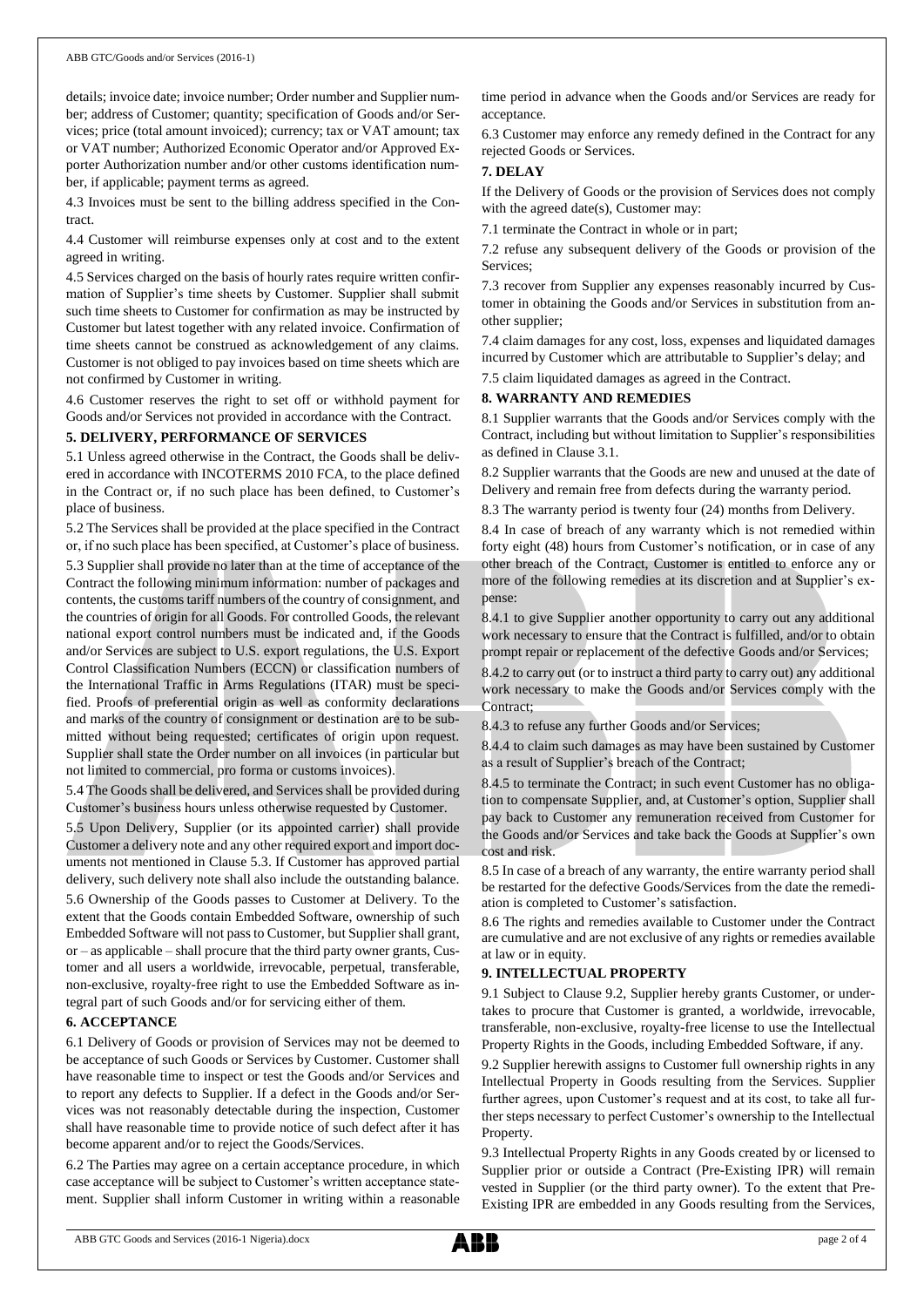Supplier grants, or undertakes to procure that the third party owner grants, Customer and its Affiliates a worldwide, irrevocable, transferable, non-exclusive, royalty-free license to use the Pre-Existing IPR as part of such Goods, including the right to improve, develop, market, distribute, sublicense or otherwise use such Pre-Existing IPR.

9.4 Supplier must specify in writing and prior to Delivery all open source software contained in or used by Embedded Software, if any, and request Customer's written approval. Supplier agrees to replace at its own cost any open source software components rejected by Customer with software of at least the same quality and functionality.

9.5 If any claim is made against Customer that Supplier's Goods and/or Services infringe a third party's Intellectual Property Rights, Supplier shall at its cost, but at Customer's discretion (i) procure for Customer and Customer's clients, as the case may be, the right to continue using the Goods and/or Services; (ii) modify the Goods and/or Services so they cease to be infringing; or (iii) replace the Goods and/or Services by non-infringing equivalents. Otherwise, Customer is entitled to terminate the Contract and to reclaim all sums which it has paid to Supplier thereunder.

#### **10. COMPLIANCE, INTEGRITY**

10.1 Supplier shall provide the Goods and/or Services in compliance with all relevant laws, regulations, and codes of practice.

10.2 Supplier and its subcontractors must comply with the ABB Lists of Prohibited and Restricted Substances and with the reporting and other requirements regarding Conflict Minerals made available under **[www.abb.com](http://www.abb.com/) – Supplying – Material Compliance** or otherwise and shall provide Customer with documents, certificates and statements as requested. Any statement made by Supplier to Customer (whether directly or indirectly) with regard to materials used for or in connection with the Goods and/or Services will be deemed to be a representation under the Contract.

10.3 Supplier represents and warrants that it is and will remain fully compliant with all applicable trade and customs laws, regulations, instructions, and policies, including, but not limited to, satisfying all necessary clearance requirements, proofs of origin, export and import licenses and exemptions from, and making all proper filings with appropriate governmental bodies and/or disclosures relating to the provision of services, the release or transfer of goods, hardware, software and technology.

10.4 No material or equipment included in or used for the Goods and/or Services must originate from any company or country listed in any relevant embargo issued by the authority in the country where the Goods and/or Services will be used or an authority otherwise having influence over the equipment and material forming part of the Goods and/or Services. If any of the Goods and/or Services are or will be subject to export restrictions, it is Supplier's responsibility to promptly inform Customer in writing of the particulars of such restrictions.

10.5 Both Parties warrant that each will not, directly or indirectly, and that each has no knowledge that other persons will, directly or indirectly, make any payment, gift or other commitment to its customers, to government officials or to agents, directors and employees of each Party, or any other party in a manner contrary to applicable laws (including but not limited to the U. S. Foreign Corrupt Practices Act, the UK Bribery Act 2010 and, where applicable, legislation enacted by member states and signatories implementing the OECD Convention Combating Bribery of Foreign Officials), and shall comply with all relevant laws, regulations, ordinances and rules regarding bribery and corruption. Nothing in the Contract will render either Party or any of its Affiliates liable to reimburse the other for any such consideration given or promised.

10.6 Supplier herewith acknowledges and confirms that Supplier has received a copy of ABB's Code of Conduct and ABB's Supplier Code of Conduct or has been provided information on how to access both ABB Codes of Conduct online under **[www.abb.com/Integrity](http://www.abb.com/Integrity)**. Supplier agrees to perform its contractual obligations in accordance with both ABB Codes of Conduct.

10.7 ABB has established reporting channels where Supplier and its employees may report suspected violations of applicable laws, policies or standards of conduct: Web portal: **[www.abb.com/Integrity](http://www.abb.com/Integrity) – Reporting Channels**; contact details specified on this Web portal.

10.8 Any violation of an obligation contained in this Clause 10 is a material breach of the Contract and entitles the other Party to terminate the Contract with immediate effect and without prejudice to any further rights or remedies available thereunder or at law. Notwithstanding anything to the contrary in the Contract, Supplier shall, without any limitations, indemnify and hold harmless Customer for all liabilities, damages, cost or expenses incurred as a result of any such violation and termination of the Contract, or arising from export restrictions concealed by Supplier.

#### **11. CONFIDENTIALITY, DATA SECURITY, DATA PROTECTION**

11.1 Supplier shall keep in strict confidence all Customer Data and any other information concerning Customer's or its Affiliates' business, their products and/or their technologies which Supplier obtains in connection with the Goods and/or Services to be provided (whether before or after acceptance of the Contract). Supplier shall restrict disclosure of such confidential material to such of its employees, agents or subcontractors or other third parties as need to know the same for the purpose of the provision of the Goods and/or Services to Customer. Supplier shall ensure that such employees, agents, subcontractors or other third parties are subject to and comply with the same obligations of confidentiality as applicable to Supplier and will be liable for any unauthorized disclosures.

11.2 Supplier shall apply appropriate safeguards, adequate to the type of Customer Data to be protected, against the unauthorised access or disclosure of Customer Data and protect such Customer Data in accordance with the generally accepted standards of protection in the related industry, or in the same manner and to the same degree that it protects its own confidential and proprietary information – whichever standard is higher. Supplier may disclose confidential information to Permitted Additional Recipients (which means Supplier's authorised representatives, including auditors, counsels, consultants and advisors) provided always that (i) such information is disclosed on a strict need-to-know basis, and (ii) such Permitted Additional Recipients sign with Supplier a confidentiality agreement with terms substantially similar hereto or, where applicable, are required to comply with codes of professional conduct ensuring confidentiality of such information.

11.3 Supplier must not (i) use Customer Data for any other purposes than for providing the Goods and/or Services, or (ii) reproduce the Customer Data in whole or in part in any form except as may be required by the respective contractual documents, or (iii) disclose Customer Data to any third party, except to Permitted Additional Recipients or with the prior written consent of Customer.

11.4 Supplier shall install and update at its own cost required adequate virus protection software and operating system security patches for all computers and software utilized in connection with providing the Goods and/or Services.

11.5 Supplier shall inform Customer without delay about suspicion of breaches of data security or other serious incidents or irregularities regarding any Customer Data.

11.6 Supplier agrees that Customer is allowed to provide any information received from Supplier to any Affiliate of Customer. Supplier shall obtain in advance all necessary approval or consent for Customer to provide such information to Customer's Affiliates if such information is confidential for any reason or subject to applicable data protection or privacy laws and regulations.